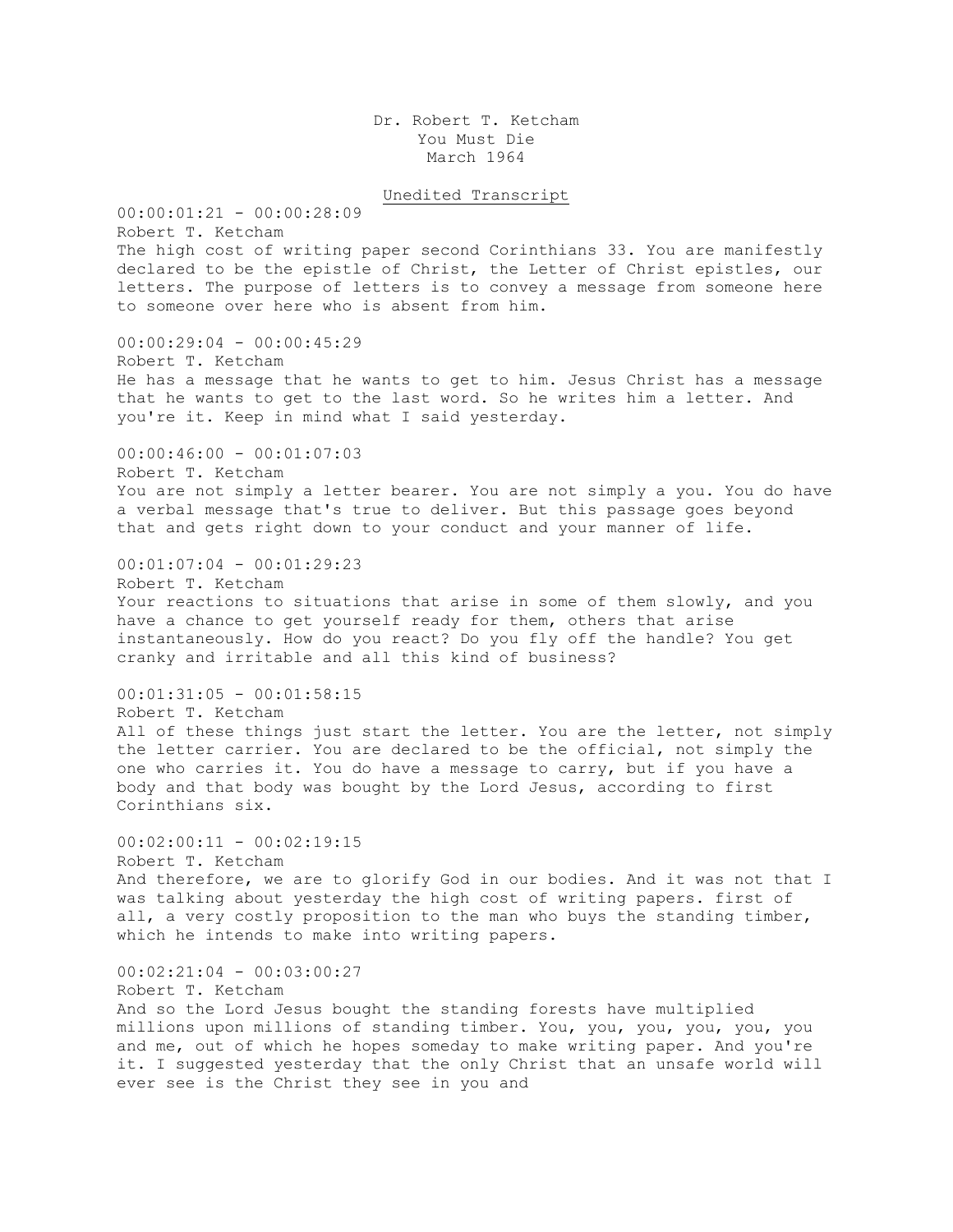00:03:00:27 - 00:03:20:26 Robert T. Ketcham me. There is no other place in the face of this Earth where you say people can see Christ, except in you and me. Now they may hear a lot about him from you and me. That's not what I'm talking about now. 00:03:22:12 - 00:03:55:10 Robert T. Ketcham Do they see him in you and me? That's the issue. Yes. And that's what kind of a Christ does your circle in which you move and see. Do they see you using the same language following the same customs associations and pleasures and amusements and habits that they do? 00:03:56:18 - 00:04:16:06 Robert T. Ketcham If so, they see nothing different in you than from themselves and they're not attracted to Christ. Then we jump all over them because they don't hear our message. Don't you jump on these unsafe people about not hearing the message and coming to Jesus Christ?  $00:04:17:18 - 00:04:38:01$ Robert T. Ketcham Look at yourself and see whether or not the Christ you have lived up to in their presence is attractive? Here's where the rub comes on this one you are declared to be the leaders of Christ, and I closed yesterday morning with this suggestion.  $00:04:38:16 - 00:05:01:21$ Robert T. Ketcham I think that all we are in heaven before the face of a holy god is in Christ Jesus. The other side of that is justice through all Jesus Christ before the face of a godless world is in us. 00:05:08:26 - 00:05:42:29 Robert T. Ketcham Jesus Christ is our advocate, our representative talking to God, the father about us and witnessing about us, confessing us before his father and I close with this question. If Jesus Christ hasn't done a better job representing me before the father and representing you before the father, then you and I have done the last 30 days representing Christ 00:05:42:29 - 00:06:14:04 Robert T. Ketcham before the world. How secure would you be? These are things I said to you yesterday, but we have come to an hour in the Christian era when we can no longer play at being a Christian, when we can no longer just think it's a it's a sort of an afternoon picnic and a little canoe ride up or 00:06:14:04 - 00:06:32:09 Robert T. Ketcham shaded stream. Maybe there was a day when that's what it was, but that's long since past fellows and girls were out in the front line trenches, and there never was a time when we needed to be more serious about being Christians and right now.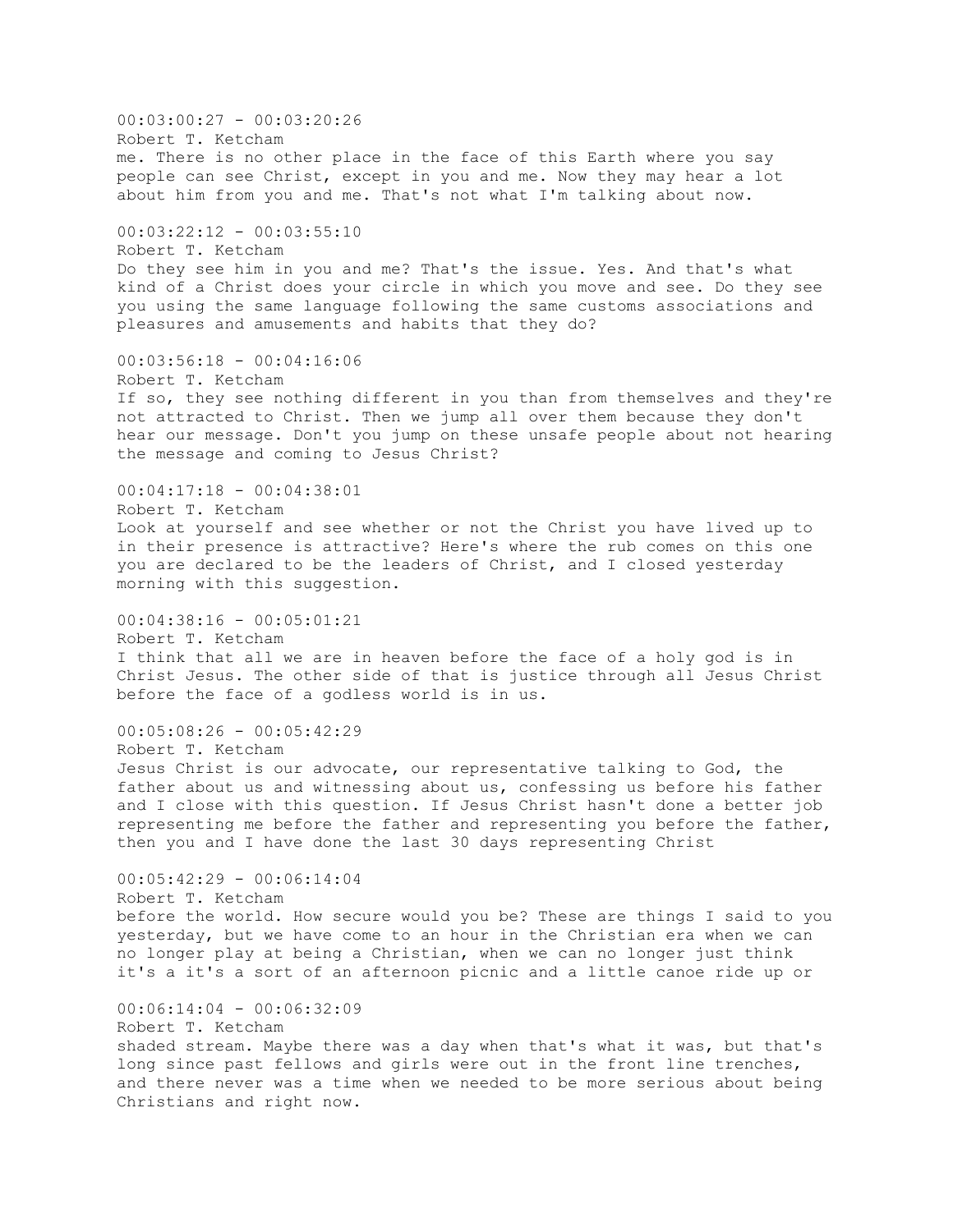$00:06:40:00 - 00:07:15:12$ Robert T. Ketcham This business of being a Christian is the most serious business in all the world now. Jesus Christ bought our bodies for an express purpose that he might move us out of them, keeping us constantly in the place of death to sell, and that these bodies, which he bought now, are his sole property and he has a right 00:07:15:12 - 00:07:32:16 Robert T. Ketcham to move in and do anything he wants to do with them. And we have no right to them anymore. Who you marry or what to you, where and where you live and what you do? That's none of your business anymore. 00:07:32:24 - 00:07:48:05 Robert T. Ketcham It's your job to find out what he wants to do with your body and go on and get it done. Maybe he does want you to be a housewife godly husband. Maybe he does want you to be a preacher or a doctor or a lawyer or an accountant. 00:07:48:17 - 00:08:10:00 Robert T. Ketcham Maybe he does want you to be a missionary, but whatever he wants, that's his business, not yours. You are not your own. You're bought with a price. So we'll just have to face up to it, folks, and quit prancing around and diddling around. 00:08:10:00 - 00:08:35:17 Robert T. Ketcham And oh, goody goody kind of a hurdy-gurdy hop, skip and jump through Christian life. We've got to settle down the business and get serious about our Christian life. I don't mean by that. Did you go to had to go around with a face on you long enough to eat oats out of oatmeal out of a guess, right 00:08:35:17 - 00:08:56:07 Robert T. Ketcham ? But I don't mean that. Yeah, grin and giggle if you want to. But when it comes to this business of being the representation of Jesus Christ, that's serious business. Yeah, I said you could do nothing if you didn't have a body.  $00:08:57:07 - 00:09:12:19$ Robert T. Ketcham Neither can Jesus Christ. Jesus Christ would be justice helpless in this dispensation if he didn't have a body in which he could live, as you would be if you didn't have a body, you couldn't let anybody know your around. 00:09:12:19 - 00:09:30:10 Robert T. Ketcham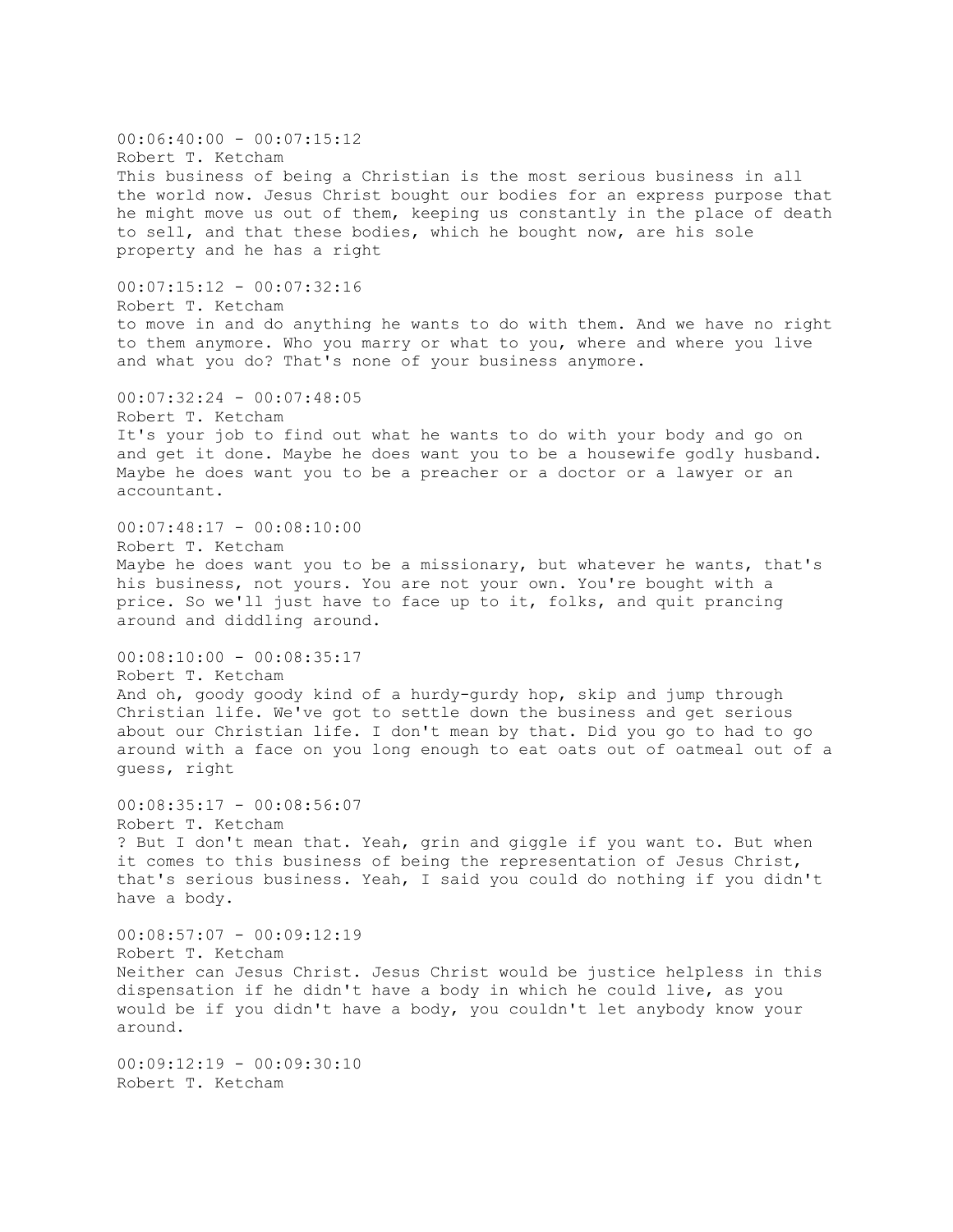You couldn't do anything, and neither can Christ. That's why I bought your body. That's why I bought that old carcass of yours. He wants to put it to death. Hour by hour. Moment by moment. And he wants to live his life out through your hands, your feet. 00:09:30:21 - 00:09:45:07 Robert T. Ketcham He has no other hands. He has no other feet. He has no other vocal organ. He has no other. Nothing by which he can make himself known to a godless world. You are in that room. Now let's settle down and face it.  $00:09:47:09 - 00:10:07:28$ Robert T. Ketcham And the price he paid for the standing pulpwood tree in the Forest of Humanity was a terrible price. It was a costly job to him. Let me tell you, it was now this morning, I want to move into the realm, of course. 00:10:07:28 - 00:10:46:00 Robert T. Ketcham Bring fairness to the tree itself, to you and to me. And there are four processes which share a pulp wood tree has to undergo before you can write a letter on it. When Joe wants to write to his sweetie pie, he doesn't grow up here and cut down a saffron year big and show off an eight foot  $00:10:46:00 - 00:10:57:15$ Robert T. Ketcham length of it and take the bark all off of it and write all over it and take it down to the post office and mail it to his sweetie pie. And yet, essentially, that's exactly what he does, essentially.  $00:10:58:20 - 00:11:23:05$ Robert T. Ketcham But before he can do it, something has to happen to that long and before Jesus Christ can write on you and make you the letter. There are four things that are going to have to happen to you. So far, you are a of a tree standing here so far as our exposition is concerned. 00:11:23:05 - 00:11:46:07 Robert T. Ketcham Now we've reached this point where you are an individual pulpwood tree standing in the purchased forest of the master paper. Maker of the universe. And he bought you and paid for you that he might transform you into his writing paper.  $00:11:48:24 - 00:12:21:11$ Robert T. Ketcham Now the first thing that has to happen to a purported tree before it can become writing paper, it is. It has to die. It has to be cut down into the place of death. It must feel the shot back and the ripping saw and fall with a crack will lie prone and prostrate in pain in the forest  $00:12:21:11 - 00:12:41:25$ Robert T. Ketcham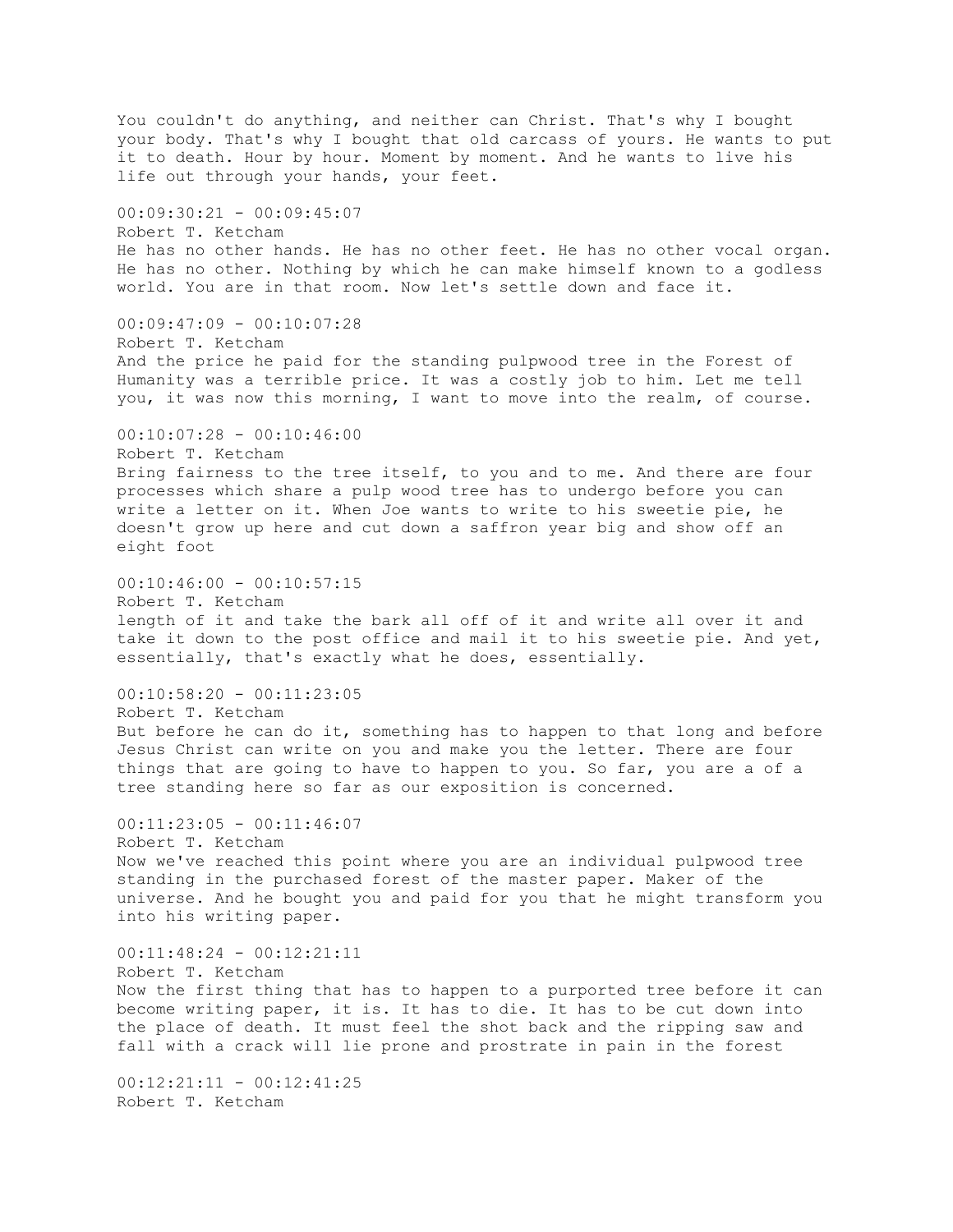around us. And that's the first thing is going to have to happen to you. You're going to have to die just so die to send die out. Everything about you that is of self and the old man die, die, die.  $00:12:43:08 - 00:13:12:11$ Robert T. Ketcham And you don't do that once and forever by chewing the varnish off from the altar and gibbering around and come out. Paul said When I die, how often class daily this business is not a once in forever experience memory of who you are in your actual working out of it. 00:13:14:00 - 00:13:32:01 Robert T. Ketcham It is moment by moment. Now, Romans 6:11 has something to say about this. Speaking about the Lord. Well, suppose you turn to it and read it in unison so that we get get it really before us. Romans 6:11 ready read. 00:13:33:26 - 00:14:10:19 Robert T. Ketcham Why exactly? Wait a minute now. Hold it. And you can read about at least above your shoelaces there. Read up to everybody who's already read my mind right now. Here's here's a here's a pivotal verse I reckon we all saw yourselves today.  $00:14:10:19 - 00:14:57:29$ Robert T. Ketcham What to what and alive to what I would like to watch God through Christ. Right? Read it again. Please read it. Read by. All right. Yeah, alive under God, through Jesus Christ. Now are there, and then it goes on to say that, you know, you're not that you are you are the servants to whosoever you yield your  $00:14:57:29 - 00:15:30:22$ Robert T. Ketcham members to obey his servant, you are. There are two words here written and you reckon and you reckon and you record yourself to be dead to that sin. And you yourself want to god and obey him and you say, Well, no preacher, bring that down out of a cloud of theological formula.  $00:15:30:22 - 00:16:04:02$ Robert T. Ketcham And that's the Jesus. And let's get it down in language that we can understand. I'll do just that if I can reconcile ourselves to be dead. Indeed, and to sin, let's take that one first. And if I see sin coming down that aisle at me and I know it is sin. 00:16:06:10 - 00:16:35:06 Robert T. Ketcham Now watch carefully what I say every word. If I see sin coming at me and I know it in sin, you're one split second before I do it. I don't have to do. I record myself to be to do it. 00:16:39:06 - 00:16:58:28 Robert T. Ketcham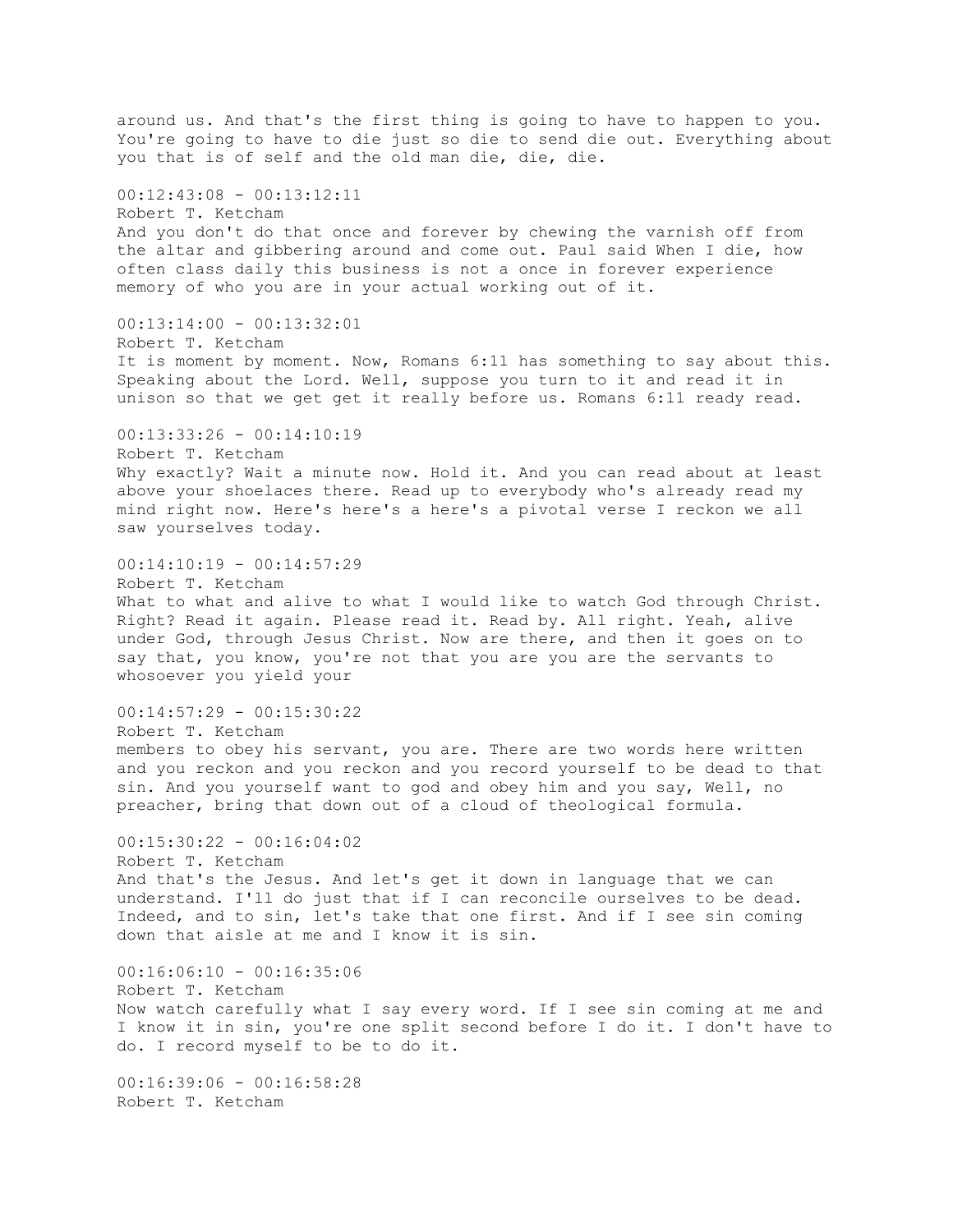You see, if I know a thing is sin and I am talking about gnomes and don't go out of here this morning and say that Dr. King taught sinners, sanctification and perfection, and I teach nothing of the kind of reading the Bible does.  $00:17:01:07 - 00:17:26:25$ Robert T. Ketcham But I am telling you this that there is a place that can be attained a victory over no sin. And if that's not true, if there isn't power enough in Jesus Christ, when I know a thing is sin before I do it.  $00:17:27:19 - 00:17:43:16$ Robert T. Ketcham If there isn't enough in Jesus Christ to do something for me instantly, which will give me the victory over that thing and and give me the power not to do it, then Jesus Christ and all this bible cracks him up to be.  $00:17:47:23 - 00:18:07:02$ Robert T. Ketcham Put on the whole armor of God that she may be able to stand and having done all stand up, put on the shield, or she may crunch all 65% of the dark for the evil one ball, that's good. 00:18:09:06 - 00:18:35:20 Robert T. Ketcham That's good for nothing. That she may be able to quench how many want how many are you afraid of and aren't you? You're afraid of it. You're taking the fifth Amendment on it. I want to hear from the lips of every born again person in this audience this morning.  $00:18:35:25 - 00:19:05:09$ Robert T. Ketcham How many? Oh, and I didn't get it yet. What are you afraid of? That's what it says. And if you ever get to the place where you've got that, you find yourself to be so lousy with Senate, you'll have to go to the confessional fountain 100 times a day and then some. 00:19:06:22 - 00:19:18:16 Robert T. Ketcham The reason you don't know it now is because you're not dealing with the same that you do know. There's so many sins right up here in front of your face that you know where in your life and you're doing nothing about it. 00:19:18:16 - 00:19:37:13 Robert T. Ketcham You're just playing along with it, doing nothing about it. When you come to the place where you get rid of those things through the power that we're going to talk about this morning, you're going to find the old nature will be secreting new sin, new temptation that you never dream were there.  $00:19:38:02 - 00:19:55:07$ Robert T. Ketcham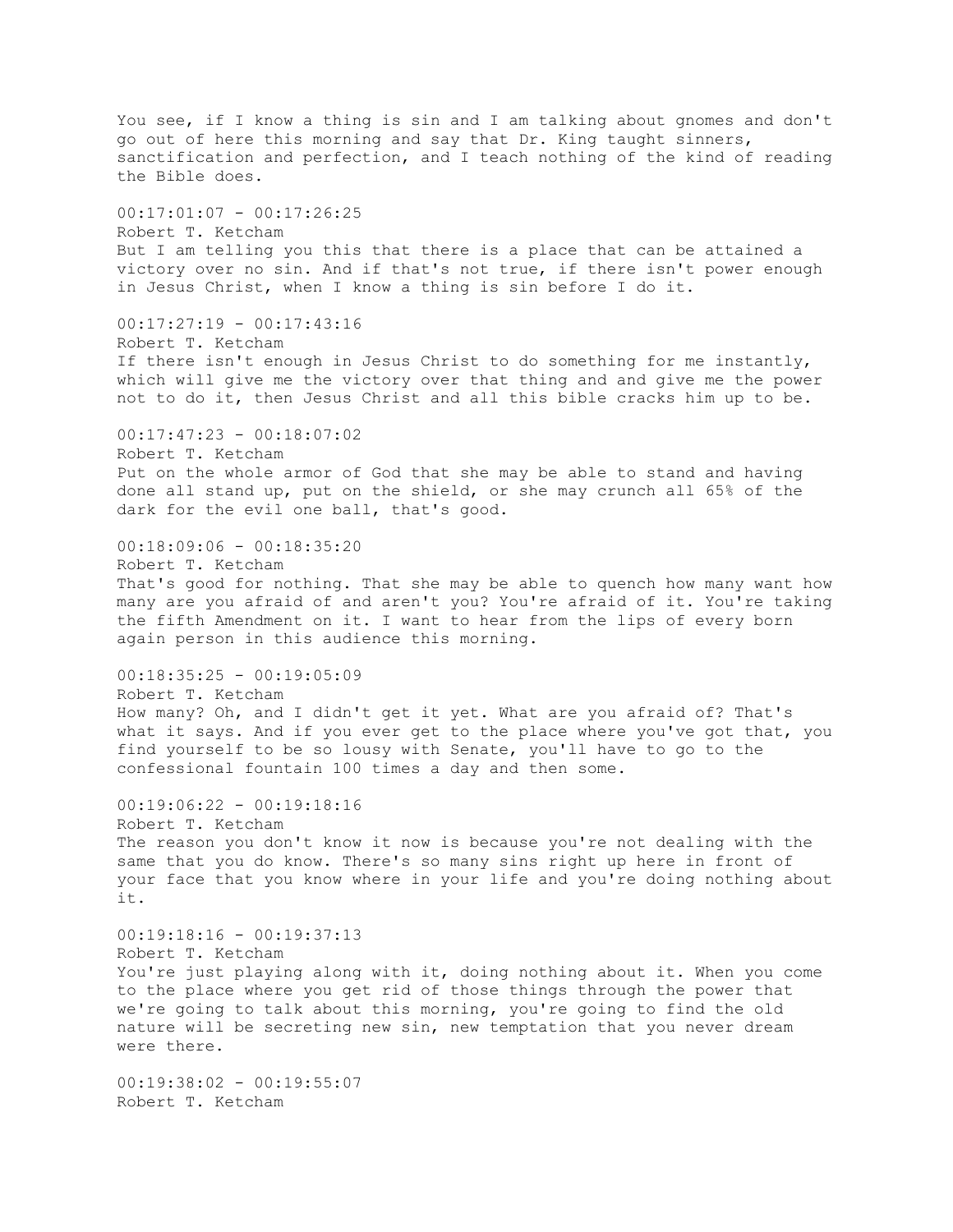And the reason you don't know the name because you haven't gotten down to them yet. You get some of the crust up from the top and they'll come up. You deal with the news. And if I know anything before I do it, you know it. 00:20:01:08 - 00:20:21:24 Robert T. Ketcham And how do we implement that recognition that we didn't do it? Well, now you say that that's still sort of a theological formula. I know it's biblical quotation, but that can you can you get it down into something simple?  $00:20:22:19 - 00:20:47:08$ Robert T. Ketcham Yes, sir. Because that's what I had to get it for myself. Maybe I can simplify what it means to be dead. Descend, wrecking yourself, to be dead. Descend by this illustration. two young ladies were saved and about a week or two after they were saved, they got an invitation to a dance. 00:20:48:27 - 00:21:09:22 Robert T. Ketcham They had had no opportunity for teaching about worldliness. But when they got this invitation, the spirit of God gave them a luncheon, threw up an inner warning of some kind and one served the other. Now, wait a minute. 00:21:10:21 - 00:21:34:10 Robert T. Ketcham Is this out of bounds down? We're Christian, and the other one said, Well, I don't know. And so they discussed it a while. And finally, one said, Well, you remember, the preacher said that when we were in doubt and we needed guidance, we could go to the book and God would give us some verses guidance from this  $00:21:34:10 - 00:21:57:18$ Robert T. Ketcham book. Yes, that's what he said. Well, all right. Let's let's do that. And they knelt down and one of them prayed and said, Dear Lord, we're just a couple of babes in Christ. We want to please you. We want to.  $00:21:58:01 - 00:22:14:22$ Robert T. Ketcham We want to obey you. We want to do the right thing. What we don't know, just what is right here. And would you be pleased to give us something out of your world that will give us guidance on this matter? 00:22:18:19 - 00:22:41:18 Robert T. Ketcham And that is the leaf through the book God, so graciously allowed them to come up with a version now hold it, don't you folks who have been Christians for ten years sit down on that cushion? Yes, you're supposed to know where the verses are and what they do in Christ.  $00:22:41:19 - 00:23:25:00$ Robert T. Ketcham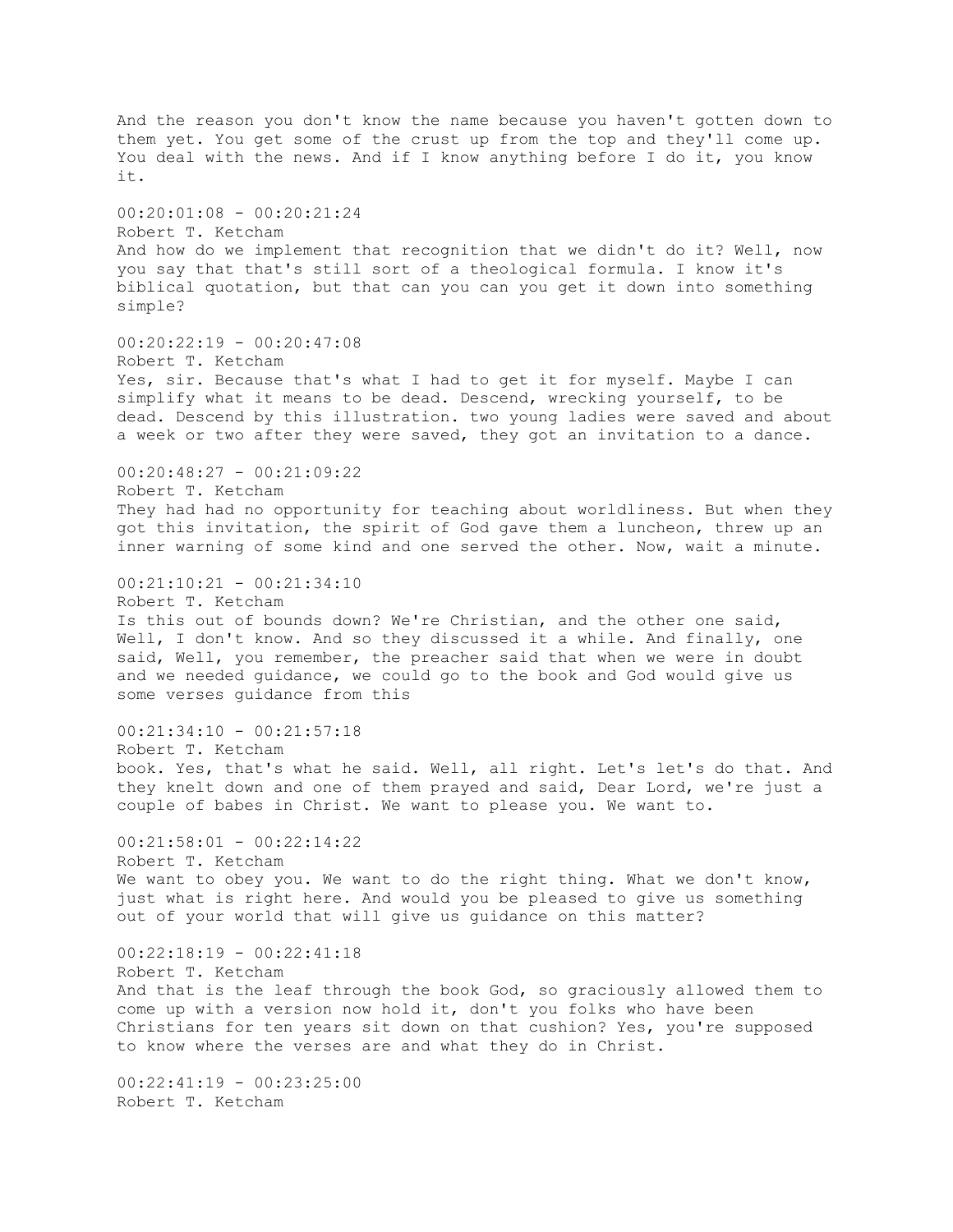That's a different proposition. And they lead through and came up to Colossians 33, and there they read. And I suppose you read it the, uh, Galatians 33. Yes, get it open on your lap. Let's look at it. If we then, we want Rosen, with whom Christ she grows things which her we're a ball that you're picking on 00:23:25:00 - 00:23:50:16 Robert T. Ketcham what things are and not on what things are. They are who you are, what you did in your life, who's head with Christ in God. That's what they read and stare into each other's face and said, Why there it is right there.  $00:23:50:25 - 00:24:31:15$ Robert T. Ketcham That's it. And they took the invitation and wrote across the bottom of it, Sorry, we cannot come to the dance. We are dead. There you have it. You can go to Victoria's Life conferences from now or two weeks after the millennium opens, and you will never hear a more clear section complete and total composition and statement of  $00:24:31:15 - 00:24:55:08$ Robert T. Ketcham what people call a victorious life. I prefer to call the normal life than what those girls were on the bottom. My that invitation. We cannot come. We are dead already. We try to make such a hard job out of the Christian life.  $00:24:55:15 - 00:25:18:23$ Robert T. Ketcham We try to make things so difficult. There is nothing difficult about it. When you see something coming at you that you know, is out of bounds for a Christian yourself to be dad and say, I can't do it, I'm dead and dead, folks don't do anything, you know, it's just as simple as that.  $00:25:21:06 - 00:25:41:15$ Robert T. Ketcham And then don't forget to turn your pastor and saying, Dear Pastor, I'll be in prayer meeting Wednesday night. Don't forget, don't just don't take it all out and being dead the sin. You know you've got another job to do, and I have to God right? 00:25:42:05 - 00:26:15:19 Robert T. Ketcham What is dying that I want to talk to you about? You've got to go down into the place of death if you're ever going to be put in writing paper. Now, another little side light on that. I was giving this message or something equivalent to it several years ago in Lock Haven, Pennsylvania, my wife's home church and 00:26:15:29 - 00:26:34:05 Robert T. Ketcham at the church, we all loaded in our cars to go up the hill to the smart residence, and they all got in one too many. So my wife's brother, Joe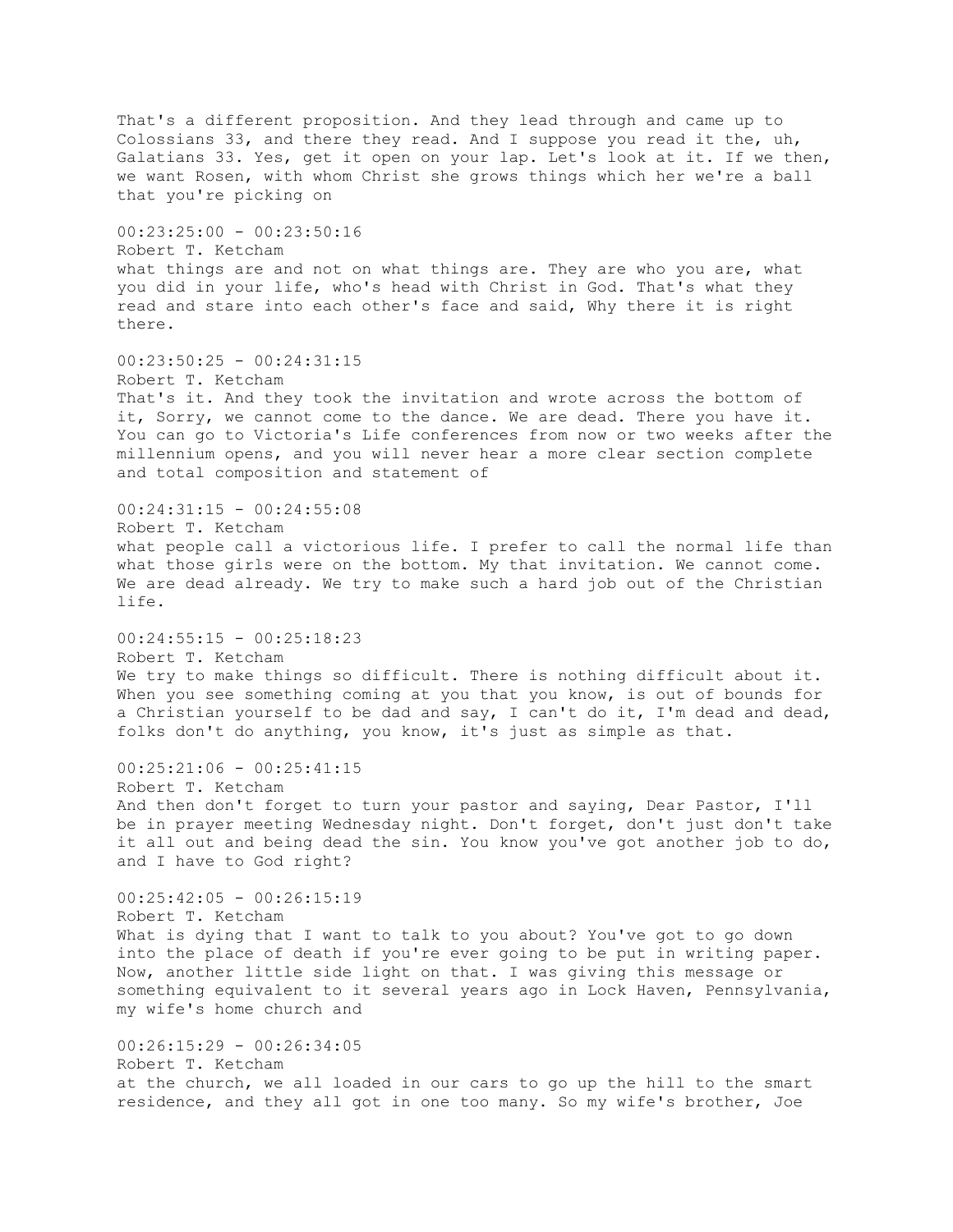said, Well, go ahead, I'll walk up, I'll walk up with Brother Crook, who lives up in that section.  $00:26:35:22 - 00:26:48:14$ Robert T. Ketcham So later, when Joe came in, he was laughing, You said, Bob, I wish you could have heard what Brother Cook said about your message this morning. I said, Well, what do you say? Well, he said, as we were coming up the hill, he said, Sure.  $00:26:48:25 - 00:27:15:14$ Robert T. Ketcham It's not that what your brother in law said this morning that Fast Food Dog would not join issues like. But he said it's just like that. You're right. Every day the old devil he come, he hop up on my shoulder and he said. 00:27:16:09 - 00:27:32:09 Robert T. Ketcham Aw, man, Cookie, you do this, aw, man, cookie, you do that. And you know, and I say to him, Julie, I say, Oh man, Cookie Day. Now I ask you, Julie, what in the devil do the dead man? 00:27:34:09 - 00:28:10:06 Robert T. Ketcham Well, I ask you, what can the devil do with the dead man nothing less than yourself to be dead? Good thing that you know can be out of the will of God. You're freezing weather, for damn sure. Jealousy or envy or covet just before gossip or a loose tongue and exaggeration, and getting enthusiastic with the truth and  $00:28:10:22 - 00:28:40:16$ Robert T. Ketcham all sniping at other folks. I don't get why you wash it and you don't have to do it if you don't want to mess up. That's your trouble. You want to. And if you don't want to, you don't have to help me now. 00:28:41:24 - 00:29:13:25 Robert T. Ketcham But if they will not occur to me, that all sounds so nice on paper and you give it to it or Ali. But it is so easily done. Well, you say I tried it and it didn't work. Well, I'll wager that this is what happens when you try to implement Roman 6:11 where you did it. 00:29:14:02 - 00:29:27:10 Robert T. Ketcham You saw sin coming at you. And you know it was sin and you knew you weren't going to do it. You want to do it till you roll up your sleeves and your start knows you're not hurt. No, no, no. 00:29:27:26 - 00:29:52:08 Robert T. Ketcham I'm going to say good bye. Oh, and about the second row, you're clear not only down, you're clear out under the ropes in the audience somewhere,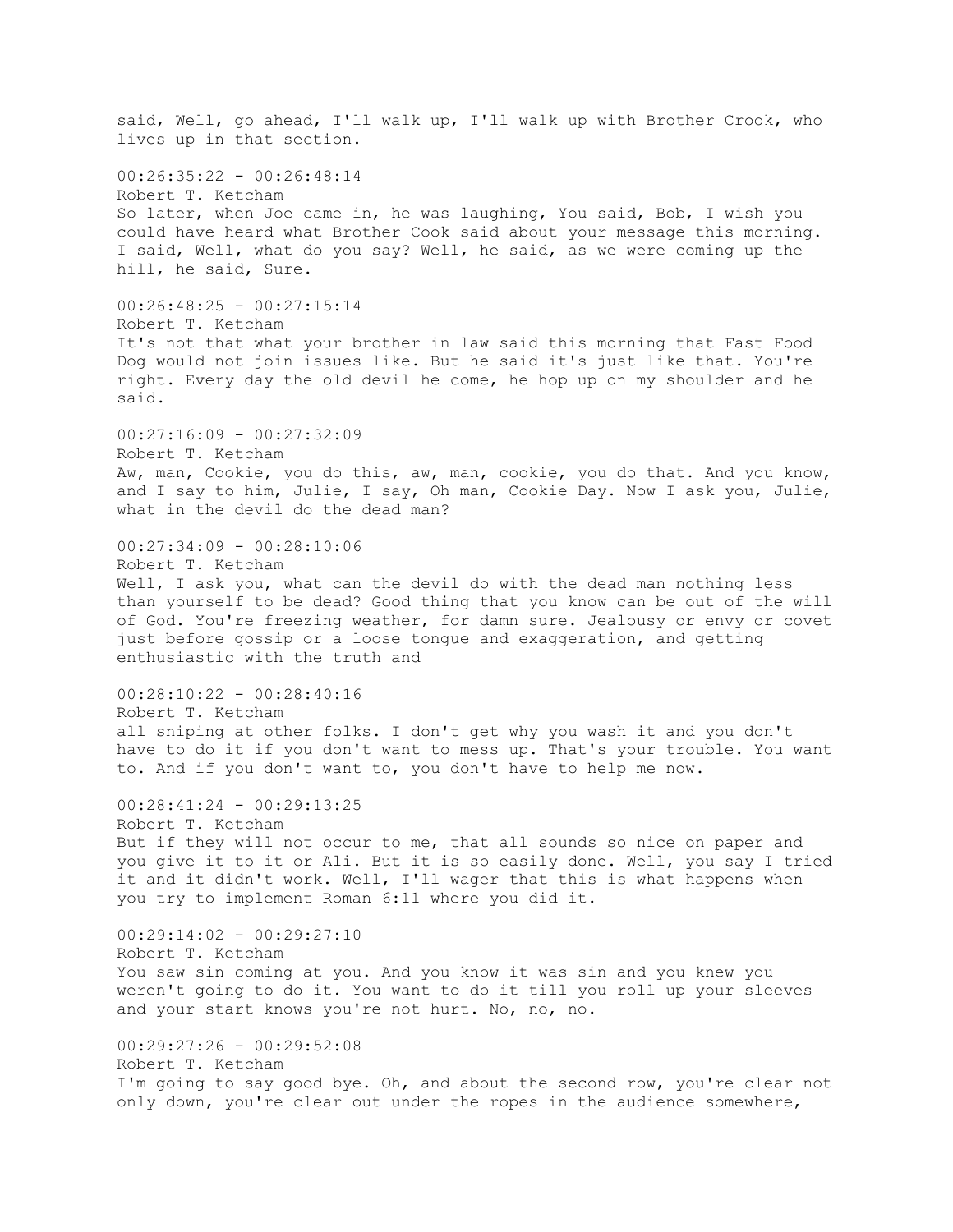not completely out. Why? Because you tried it yourself. You see, here's the blessed business about all this.  $00:29:53:19 - 00:30:32:05$ Robert T. Ketcham You have a mighty helper who lives within that body of yours to implement this business. And all you have to do is to keep out of the way and let him do it. You know, we must all look at Romans eight or I think it's about 19, and I think it's about eight or 19, I think. 00:30:34:14 - 00:31:13:07 Robert T. Ketcham Yeah. Uh, 13. Let's try. 13. Get ready. Read some. Now, hold it, if you go through this period, do something not for yourself, but through the spirit. And what is it that you do if you want to modify what? 00:31:13:28 - 00:31:41:16 Robert T. Ketcham Think it? Oh no. So the body wanted to go to the dance, but you recorded it in mid-air and you modify the things we can do. Yes. Does that word mortify? Ring a bell? Huh? What more do you fly? 00:31:43:16 - 00:32:21:06 Robert T. Ketcham Does that ring a bell on another word that's quite familiar to you? Hmm. Uh, mortician, we used to call him Undertaker. Coming from the same route, same idea. Now let me tell you, my friend. When the mortician down the street get through with you, you don't go to an end. 00:32:25:00 - 00:32:53:19 Robert T. Ketcham You're done. There isn't another wiggle in yet. You've got the same principle right here. This slow nature of errors that wants to keep Mammon up all the time related to him, to me dead. And how do you implement it by turning the job over to the heavenly undertaker, the heavenly mortician? 00:32:53:26 - 00:33:11:21 Robert T. Ketcham And he will modify the bigger the grain and rather when he gets through with the old man and that particular issue is dead. It's something you all you have to do is be willing to permit it. That's all. 00:33:13:28 - 00:33:36:00 Robert T. Ketcham And trust him to do it now in in after closing suggestion here, let's look at this truth. I'm trying to get to you this morning the implementation, the simplicity, the downright easiness of living in the normal Christian life. 00:33:37:27 - 00:34:07:03 Robert T. Ketcham And if you're going to be pope paper for writing, you're going to have to die to show. Now, how do you do it by turning cell constantly over to the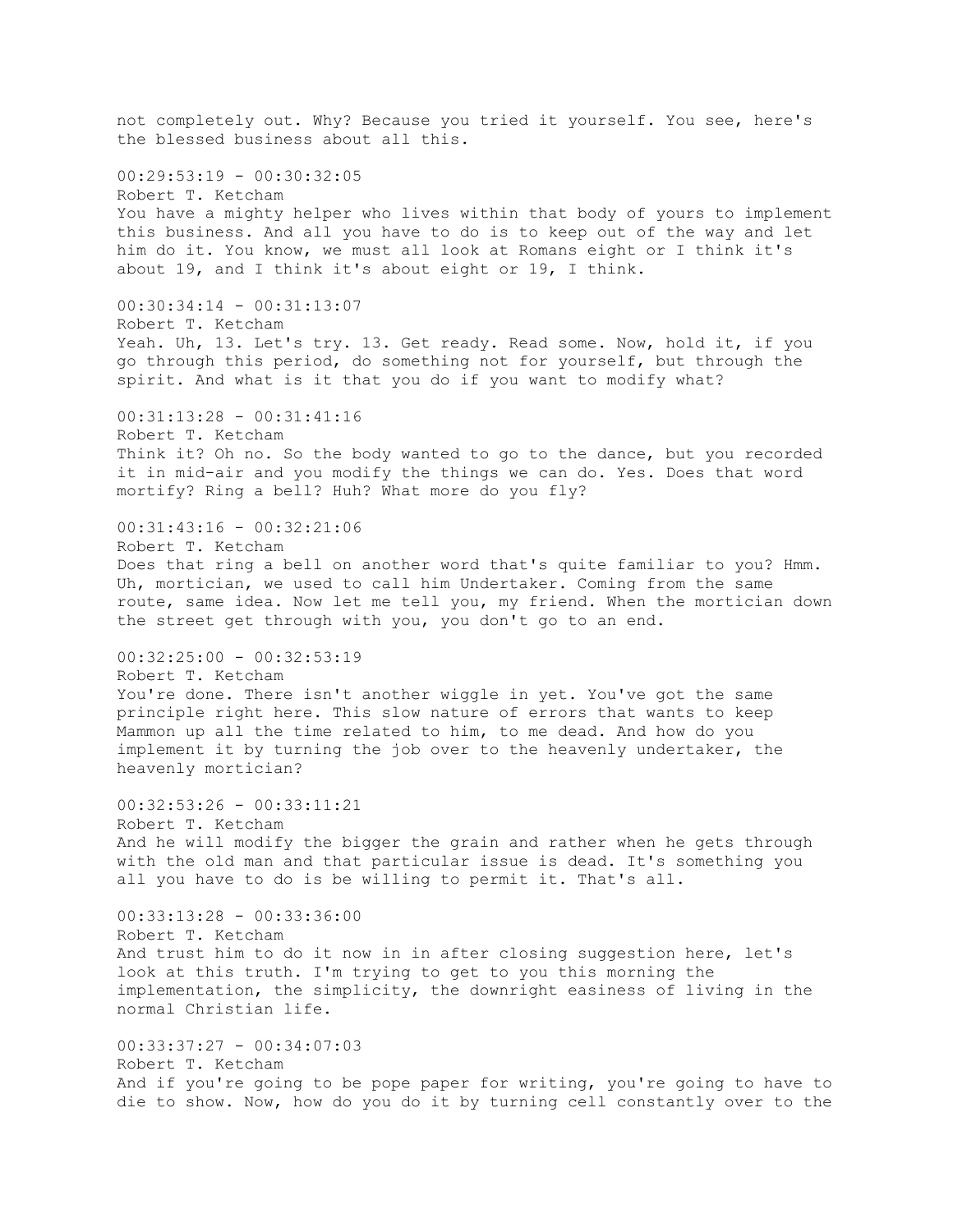heavenly undertaker and let him take care of all of the old man, the old flesh, so that he is reduced to a state of absolute helplessness on whatever  $00:34:07:03 - 00:34:26:18$ Robert T. Ketcham issue it is that's confronting you. Now let me show you how it works. A lot of folks have had trouble with Chapter seven of Roman Fix, and a lot of good folks have had trouble with it. Some of my best friends seem to have trouble with it.  $00:34:28:11 - 00:34:56:05$ Robert T. Ketcham Some of my best friends say that Roman seven is the picture of an unfazed man wrestling with the old man, the old nature guy. Well, I don't quite understand how this can be a picture of an unsafe man when he says, in my inward Parkside, delight him by law. 00:34:59:02 - 00:35:14:13 Robert T. Ketcham I never met an old man, Adam, yet delighted in the law with more than a year ago. But here he is, he says. When I would do good and evil is probably what I want to do, and I'll do what I wanted to do, do what I had to do it and do what ought not in the 00:35:14:13 - 00:35:36:18 Robert T. Ketcham way you do. And I will wretched man that I am will remain away from that body in this day and night. You know what? The trouble with man. Chapter seven Roman says he has learned the blessed doctrine of Romans six. 00:35:39:18 - 00:36:08:07 Robert T. Ketcham He and Mary Roman, six. That we are dead with Christ. We are buried with Christ. We are really with Christ. Therefore, we are to walk in newness of life in Christ. He read all that in Romans six, and he's delighted with it, and he accepts his identification with the savior in his death, resurrection and newness of life  $00:36:08:19 - 00:36:36:15$ Robert T. Ketcham . He really loves it. But then he starts out to implement it, and that's the story of the following Chapter seven he's doing it all himself. There isn't one single reference to the Holy Spirit in Chapter seven not going up well when he cries out who will deliver me from the body of definitely would jump him over into  $00:36:36:15 - 00:37:07:13$ Robert T. Ketcham Romans eight. I think at some 20 times in that chapter that the Holy Spirit is brought into the picture. And chief among the things that are said about him is this he will do the mortifying Mr. Man in Chapter seven, save this glorious we save identified with Christ a born again Christian year.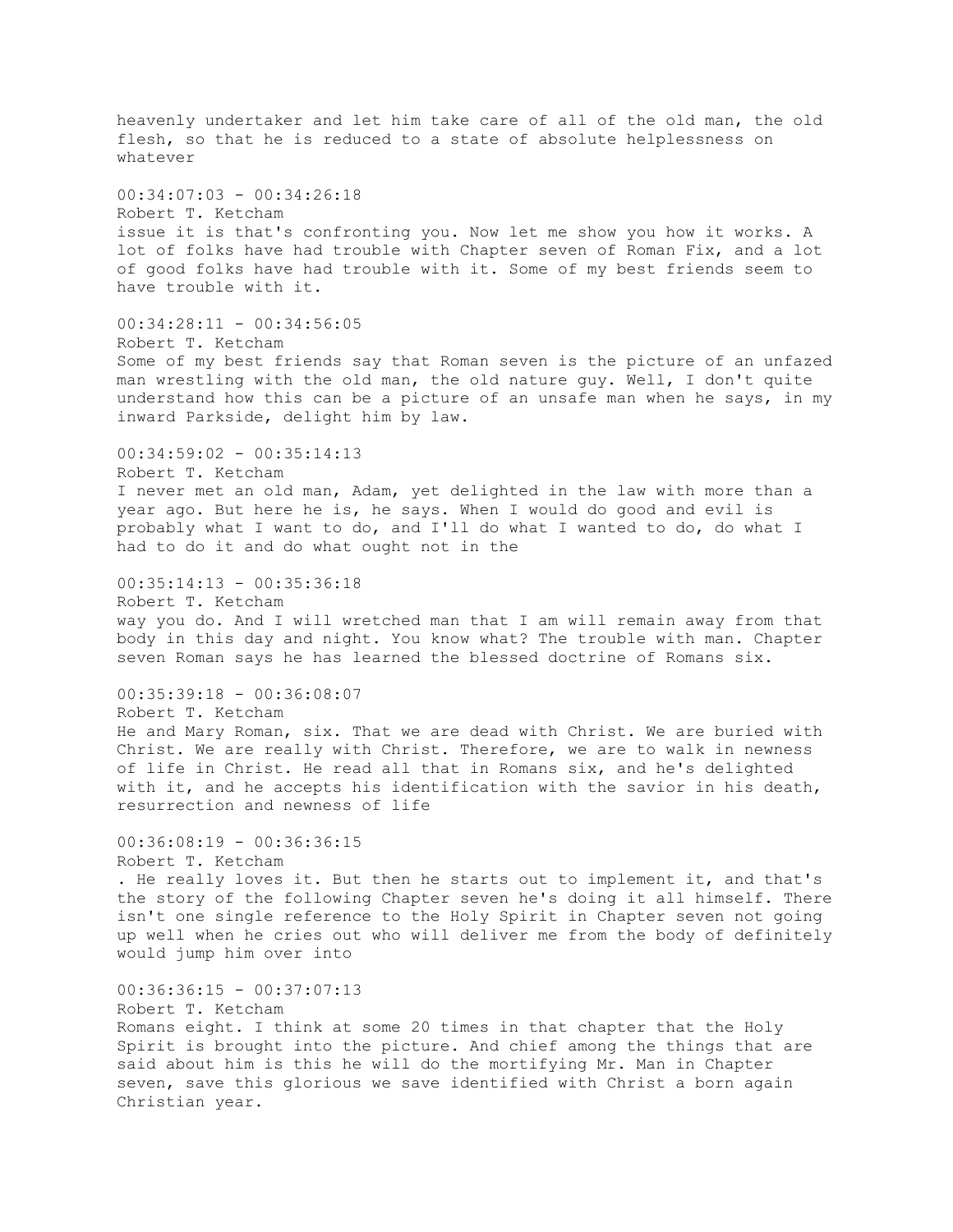00:37:07:26 - 00:37:25:18 Robert T. Ketcham All of that and really wanting to make it real and implemented in your life. And you roll up your sleeves when you want to do the thing and the great thing you know you do, you're doing the thing you didn't want to do. 00:37:27:09 - 00:37:46:00 Robert T. Ketcham I mean, you find a lot reining in your body and all the rest of it in there, and you're all mixed up and muddled up and messed up and in despair. Enact your cry. Oh God, I don't like this way. 00:37:46:09 - 00:38:04:00 Robert T. Ketcham I thought today was going to be better. And it's the same old type of defeat. I didn't get my victory over my jealousy. I didn't get the victory over my gossipy tongue. I didn't get my victory over my dislike and my hatred for somebody. 00:38:04:09 - 00:38:32:14 Robert T. Ketcham I didn't get a who's who with me. Oh, that's the experience of countless millions of born again Christians trying to implement and the blessed life that they entered into in Roman six. All by themselves trying to reconcile themselves to the dead in the old guy won't lie down and die. 00:38:35:27 - 00:38:56:03 Robert T. Ketcham You just shove him down a peg, bobbed like a rubber ball, staring you in the face again and laughing at you and say, You thought you had me out, huh? Oh, Christian, this morning, young man, young woman. Learn to live in Romans eight. 00:38:57:04 - 00:39:15:03 Robert T. Ketcham If you want to implement the blessed truth of your union with Christ in his death, burial and resurrection, and your union with Christ in his new life. But he wants to live out through your body. His life, his life, his life, not yours is. 00:39:17:04 - 00:39:38:14 Robert T. Ketcham If you really want that, you got a mighty helper who lives inside to put the old man to death and quick and the new man into victorious action. And this is the way it's going to have to be. 00:39:39:28 - 00:39:59:01 Robert T. Ketcham If you want to be writing paper, you can still model around and model around and model and model and model until the Rapture in Roman seven. And you will never be a scrap of paper upon which Jesus Christ can write his message to somebody.